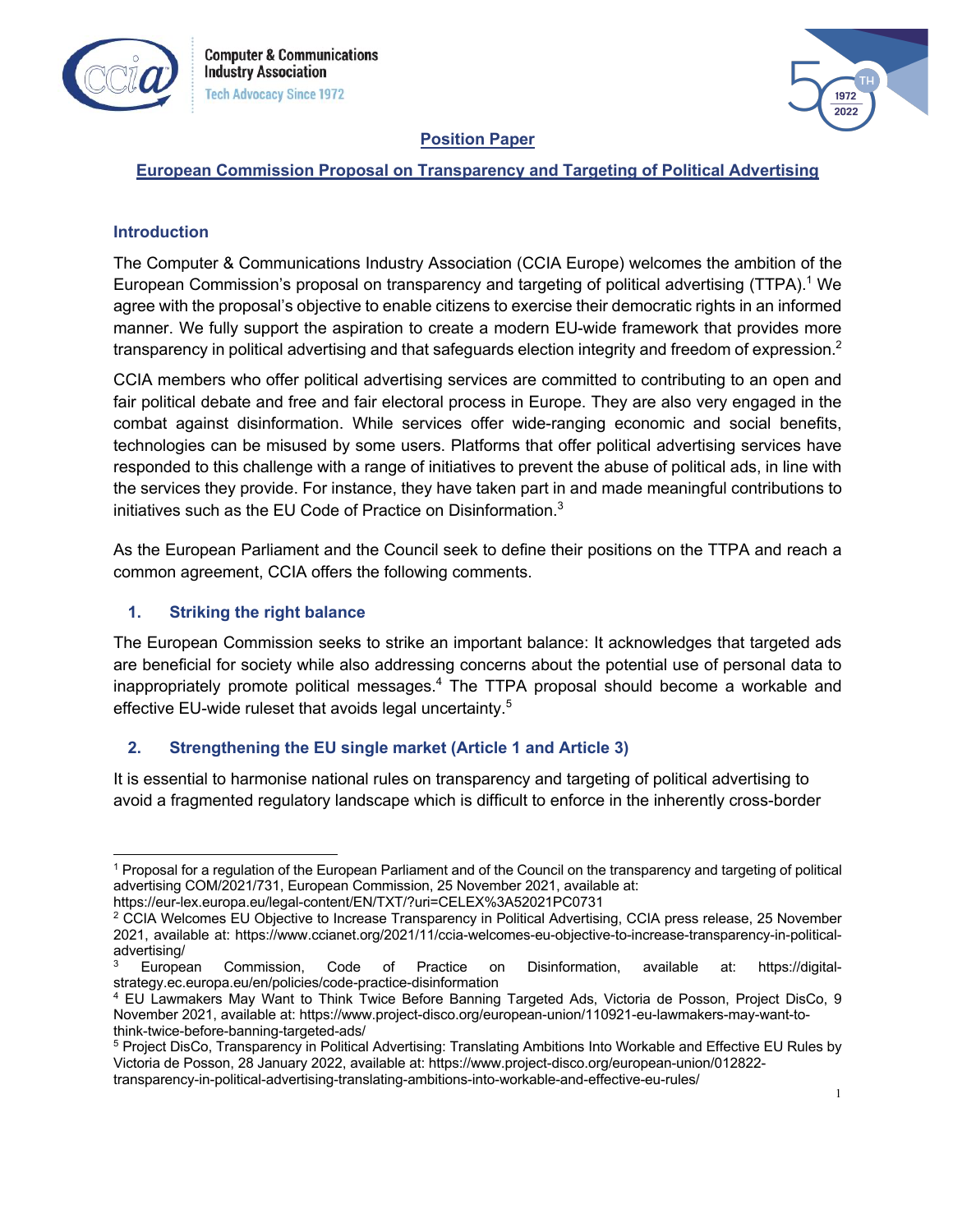

**Computer & Communications Industry Association Tech Advocacy Since 1972** 

$$
\begin{array}{c}\n\hline\n\end{array}
$$

online environment. While national concerns are understandable, action at the EU level would be the most effective.

A harmonised EU-wide framework also helps start-ups scale up in one EU single market.

## **3. Setting a simple and clear framework (Article 2)**

For an issue as sensitive as political advertising, regulation will need to set clear and unambiguous rules about who it applies to, and in which circumstances.

We would welcome greater clarity on a number of the proposal's definitions, including the suggested definitions of "political ads" and "political actor" which are overly broad. These concepts leave much room for interpretation which will likely lead to differences in subsequent national interpretations and implementations.

## **3.1. Political advertising (Article 2.2)**

Based on the current text, various content could qualify under the category "political advertising". The European Commission's proposal to include what "*is liable to influence the outcome of an election or referendum, a legislative or regulatory process or voting behaviour*" (Art. 2.2.(b)) can be very broadly interpreted. For instance, it could refer to ads promoting anti-climate change actions by NGOs, commercial advertisements related to diversity and inclusion, or ads raising awareness of poverty from private citizens. In addition, the definition of political ads should include a specific reference to remuneration or compensation to respect the spirit of the proposal and to avoid inadvertently capturing organic content (which is content posted by users without paid promotion).

Clarifications would also be welcome on the exemption of "purely private" or "purely commercial" messages (Art. 2.2.(a)). In practice, platforms offering political ads services will likely face difficulties to identify when a message is expressed in a personal capacity. For instance, how could a platform differentiate when a politician speaks in his official role or as a private citizen? Many questions remain. To ensure legal certainty, the European legislators should clarify the definition of "political advertising".

### **3.2. Political actor (Article 2.4)**

Similar questions can be asked about the definition of "political actors". An "influencer" would be considered as such. Where would we draw the line as to who could fall into the scope of an "influencer"? Would a journalist, a civil society advocate, or a NGO staff member qualify as an "influencer"?

We recommend obligating "political actors" to self-declare themselves as such, and make them liable for the content they share either by being accountable for their publications or by disclosing their partnership with politicians or political movements. A platform offering political advertising services will never be able to have a sufficiently complete and accurate registry of stakeholders considered as "political actors" under this Regulation. Requiring platforms offering political advertising services to define the "political actor" status would therefore be disproportionate.

Furthermore, platforms cannot be required to verify if an account posted content in exchange for monetary compensation, when the financial exchange took place without any involvement of the platform.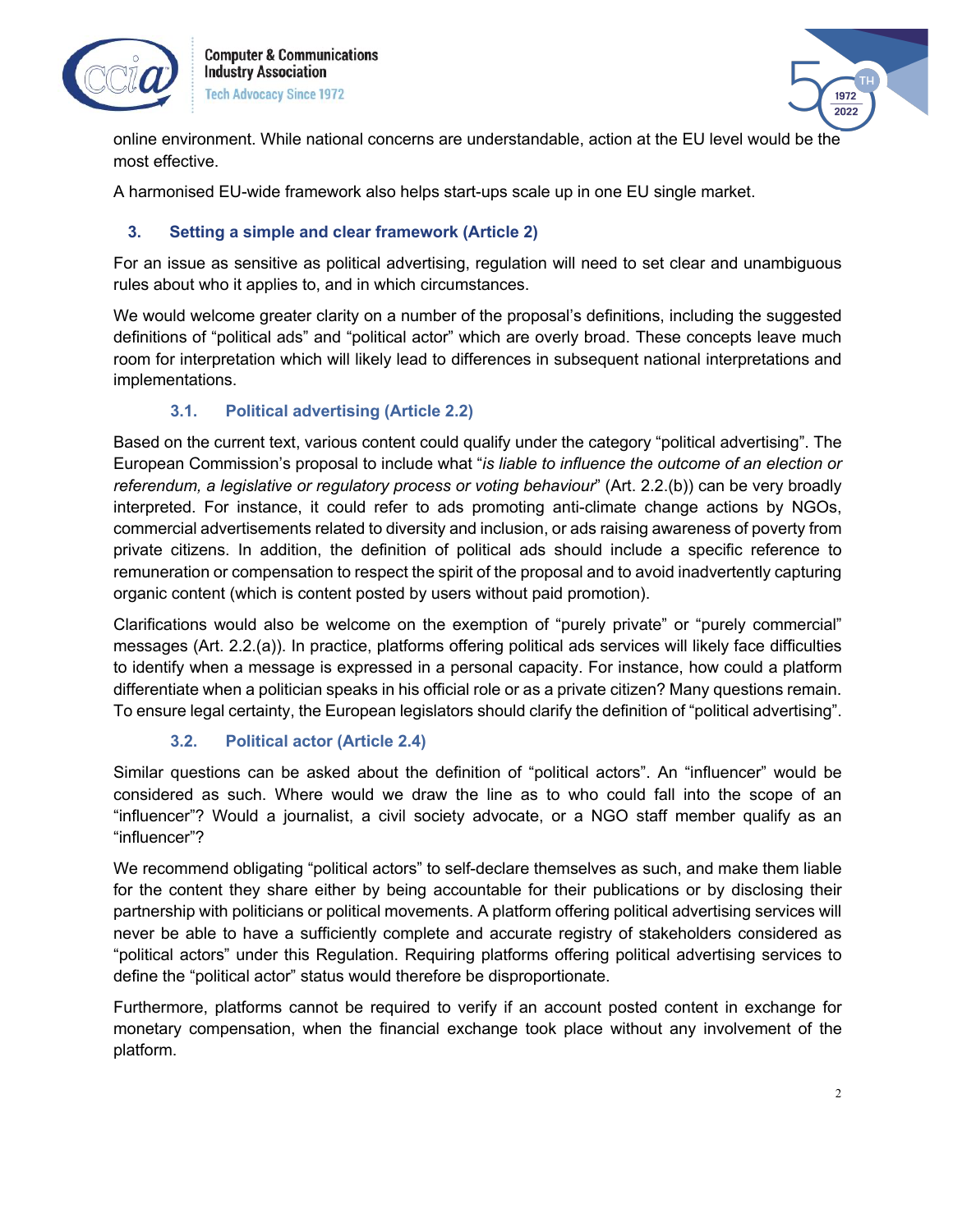

**Computer & Communications Industry Association Tech Advocacy Since 1972** 



## **3.3. Political advertising publisher (Article 2.11)**

We understand the European Commission's intention to define platforms displaying political ads, as "Political advertising publishers", but the reference to "publisher" adds confusion. It could insinuate that platforms have editorial control over the ads displayed, like media publishers have editorial control over their content, while platforms are merely acting as intermediaries. The TTPA term should better reflect the service provided by platforms, for instance "Political Advertising Displayer".

As negotiations progress, it will be important to clarify such details, so that obligations remain feasible and proportionate. This will, in turn, allow for effective enforcement of the law.

# **4. Recognising advertisers' role and shared responsibilities (Article 5)**

Addressing disinformation and protecting election integrity requires active participation of all the players in the ecosystem, including political candidates, campaigners, advertisers, publishers, and platforms. An initiative that fails to reflect this multitude of actors would not be effective.

Policymakers should recognise the variety of actors involved and assign their responsibilities accordingly. For instance, political advertisers and sponsors should be obliged to provide truthful and complete information about their campaigns to ensure transparency and responsibility.

Advertisers are best placed to communicate their identity and determine the political nature of their ads, as they act as editors and they are the ones placing political ads. Such an approach would also ensure a level playing field between the online and offline rules, as advertisers take such responsibilities with other media, like television or press.

Advertisers should be incentivised to make truthful declarations and provide all the information necessary to platforms. Clarifications would be welcomed on the liability of advertisers when they fail to declare the political nature of their ads.

Platforms should be able to rely in good faith on advertisers' information. Requiring platforms to independently verify all information submitted by advertisers would be disproportionate and practically impossible.

# **5. Creating clear transparency requirements for all stakeholders in the ecosystem (Article 7)**

Access to the information is a fundamental part of well-functioning democracies. High-quality information provided in an understandable way helps citizens to make informed decisions when voting. However, it is critical that all actors involved in the political advertising process appropriately contribute to the transparency framework.

As mentioned above, platforms offering political advertising services should be able to rely on political actors' and advertisers' information and declarations when they have to disclose transparency notices. Furthermore, more clarity is needed regarding "the wider context of the political advertisement *and its aims to be understood"*, which political advertising publishers would be required to provide. Those placing the ad best understand the wider context and aims of their own advertisement.

We also believe further discussion is needed regarding the formats for disclosure and transparency notices. The formats that are currently proposed might be cumbersome for users to read and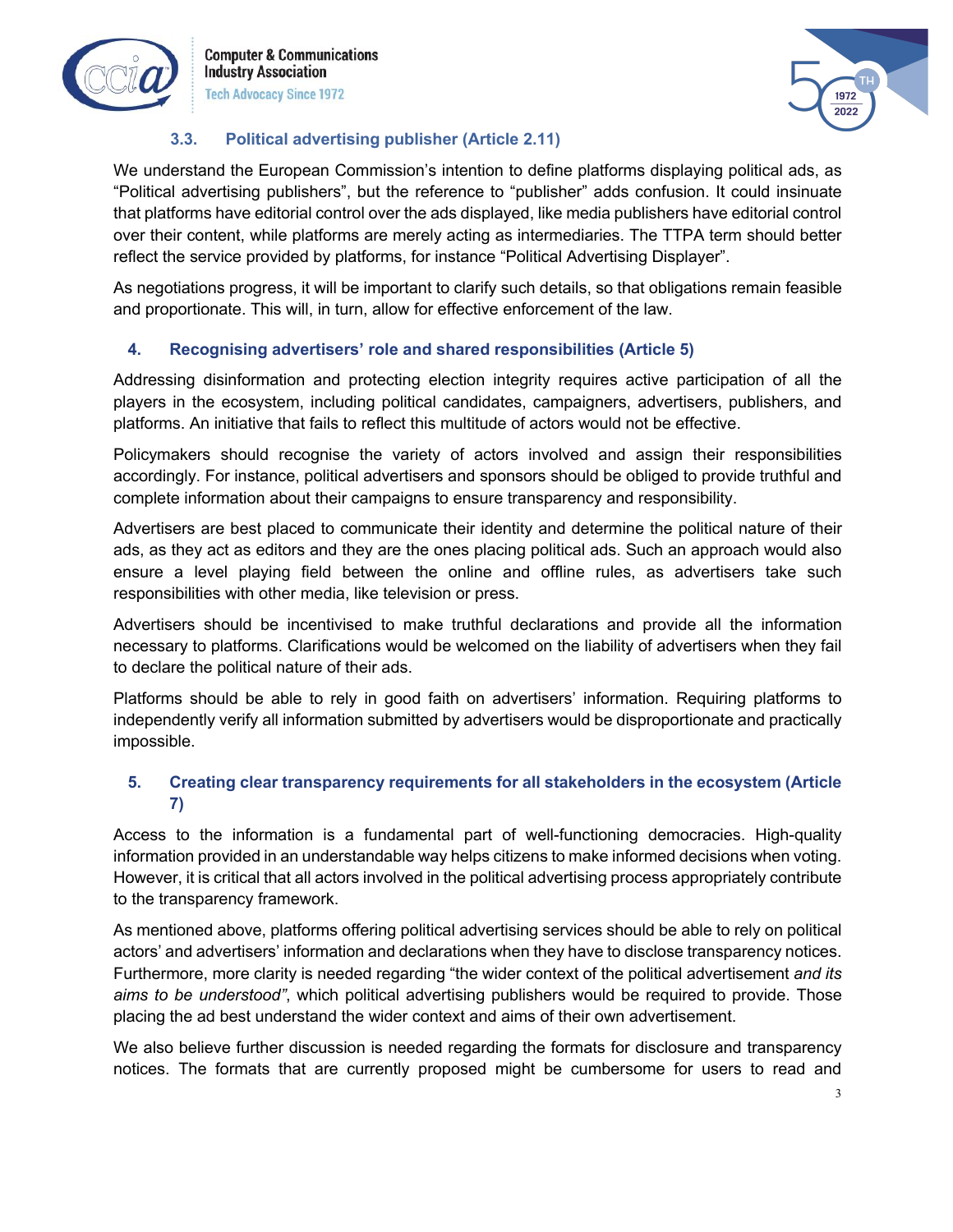

**Computer & Communications Industry Association Tech Advocacy Since 1972** 



understand. We invite policymakers to leave enough room for manoeuver to platforms offering political advertising services to organise their interface, displaying the required information on political actors as they see most efficient for their specific services. A one-size-fits-all approach wouldn't reflect the richness and multitude of platforms. Therefore, we ask co-legislators to continue engaging with industry stakeholders and show flexibility in prescribing what transparency formats are available.

## **6. Clarifying data access**

### **6.1. Law enforcement (Article 10)**

Additional safeguards are required regarding competent authorities' access to data, especially for their ability to require records on political advertising.

We recommend basing data access obligations on specific requests from the relevant national or EU authorities. These should be subject to judicial oversight given the material's sensitivity from both commercial confidentiality and privacy perspectives. Given the basis of the TTPA, much of the data requested will relate to third-party individuals and businesses. Furthermore, specifying the tasks and objectives of the competent authorities may support the proportionate exercise of investigatory powers.

## **6.2. Interested entities (Article 11 and Article 13)**

The current proposal grants "interested entities" access to very sensitive information. It is critical to further frame this access by including safeguards around confidentiality, the scope and nature of what data may be requested, the purposes for which the data may be used, and how that data may be accessed. The processes and criteria to obtain the "interested entity" status should also be strengthened, for example, by including transparency on the funding that they may receive especially for "vetted researchers" and "civil society organisations".

We would also recommend to further frame the efforts required by platforms providing ads services, as they bear the operational burden and financial cost. These efforts should be proportionate to the interested entity request. A more viable solution for instance could be a repository through which platforms offering advertising services would make information available.

# **6.3. Alignment with GDPR**

TTPA should be aligned with the EU data protection framework, especially with Article 12 and 23 of the General Data Protection Regulation (GDPR).<sup>6</sup> Article 7 could for instance raise certain privacy and commercial concerns, especially regarding the disclosure of personal contact details of individuals, the disclosure of ad spend data of commercial actors, and the extensive data storage provision related to requirements on targeting and amplification.

Furthermore, TTPA's transparency requirement (Article 12.3 as per Annex II) would require the disclosure of personal characteristics of users who interacted with an ad "at the same level of detail

<sup>&</sup>lt;sup>6</sup> Regulation (EU) 2016/679 of the European Parliament and of the Council of 27 April 2016 on the protection of natural persons with regard to the processing of personal data and on the free movement of such data, and repealing Directive 95/46/EC